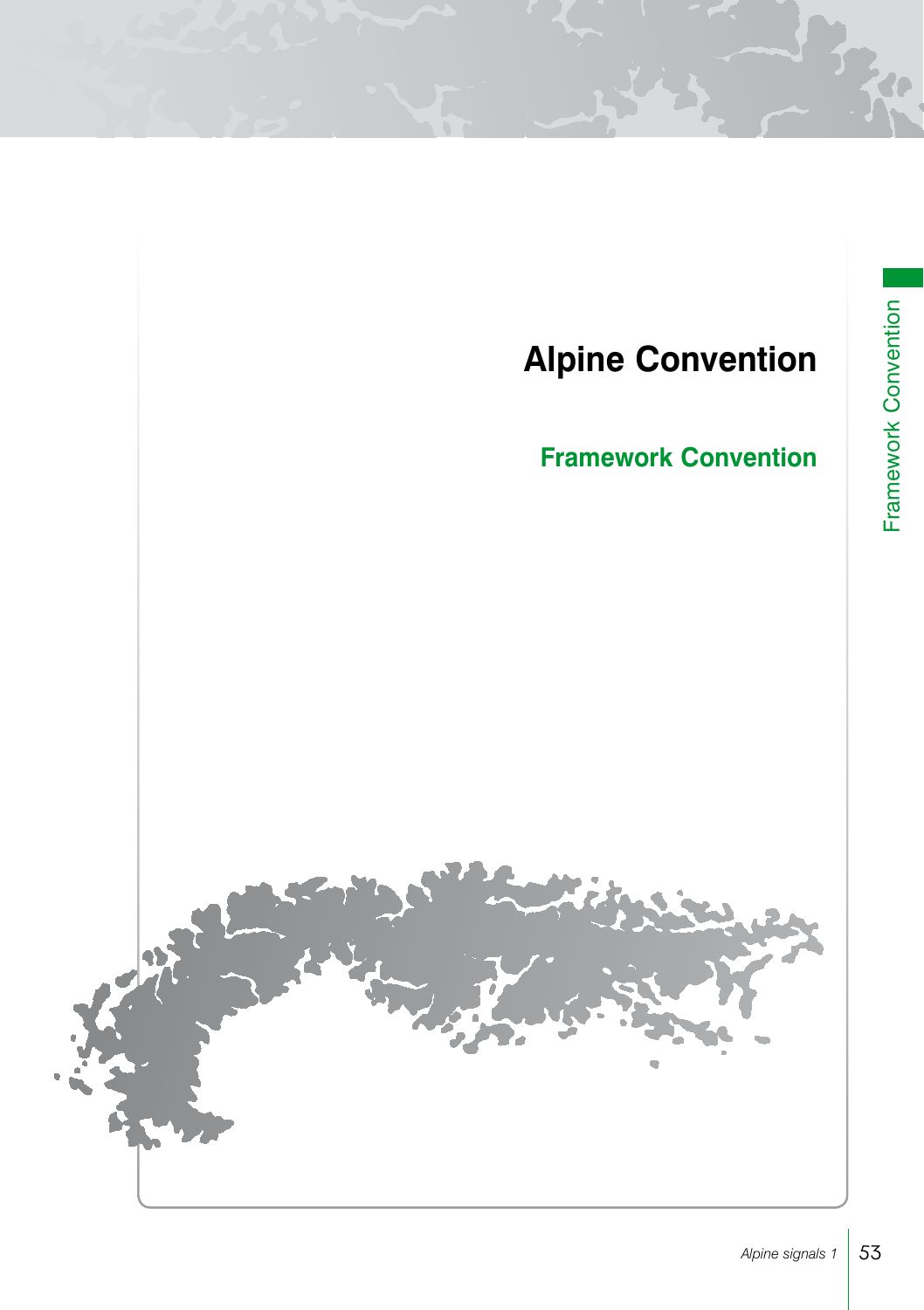

## *Preamble*

*The Federal Republic of German y, the French Republic, the Italian Republic, the Republic of Slovenia, the Principality of Liechtenstein, he Republic of Austria, the Swiss Confederation*  and *the European Economic Community -*

AWARE that the Alps are one of the largest continuous unspoilt natural areas in Europe, which, with their outstanding unique and diverse natural habitat, culture and history, constitute an economic, cultural, recreational and living environment in the heart of Europe, shared by numerous peoples and countries,

RECOGNIZING that the Alps constitute the living and economic environment for the indigenous population and are also vitally important for extraAlpine regions, being the site of important transport routes, for example,

RECOGNIZING the fact that the Alps constitute an essential habitat and last refuge for many endangered species of plants and animals

AWARE of the substantial differences existing between national legal systems, natural conditions, population distribution, agriculture and forestry, the state and development of the economy, the volume of traffic and the nature and intensity of tourism,

AWARE that the evergrowing pressures caused by man are increasingly threatening the Alpine region and its ecological functions, and that the damage is either irreparable or rectifiable only with great effort, at considerable cost and, as a rule, over a long period of time,

CONVINCED of the need for economic interests to be reconciled with ecological requirements.

FOLLOWING the outcome of the first Alpine Conference of Environment Ministers held in Berchtesgaden from 9 to It October 1989, have agreed as follows:

## **Article 1**

*Scope*

- 1. The Convention shall cover the Alpine region, as described and depicted in the Annex.
- 2. Each Contracting Party may, when depositing its instrument of ratification, acceptance or approval or at any time thereafter, extend the application of this Convention to additional parts of its national territory by making a declaration to the depositary, the Republic of Austria, provided that this is necessary to implement the provisions of the Convention.
- 3. Any declaration made under paragraph 2 may, in respect of any national territory specified in such declaration, be withdrawn by a notification addressed to the depositary. The withdrawal shall become effective on the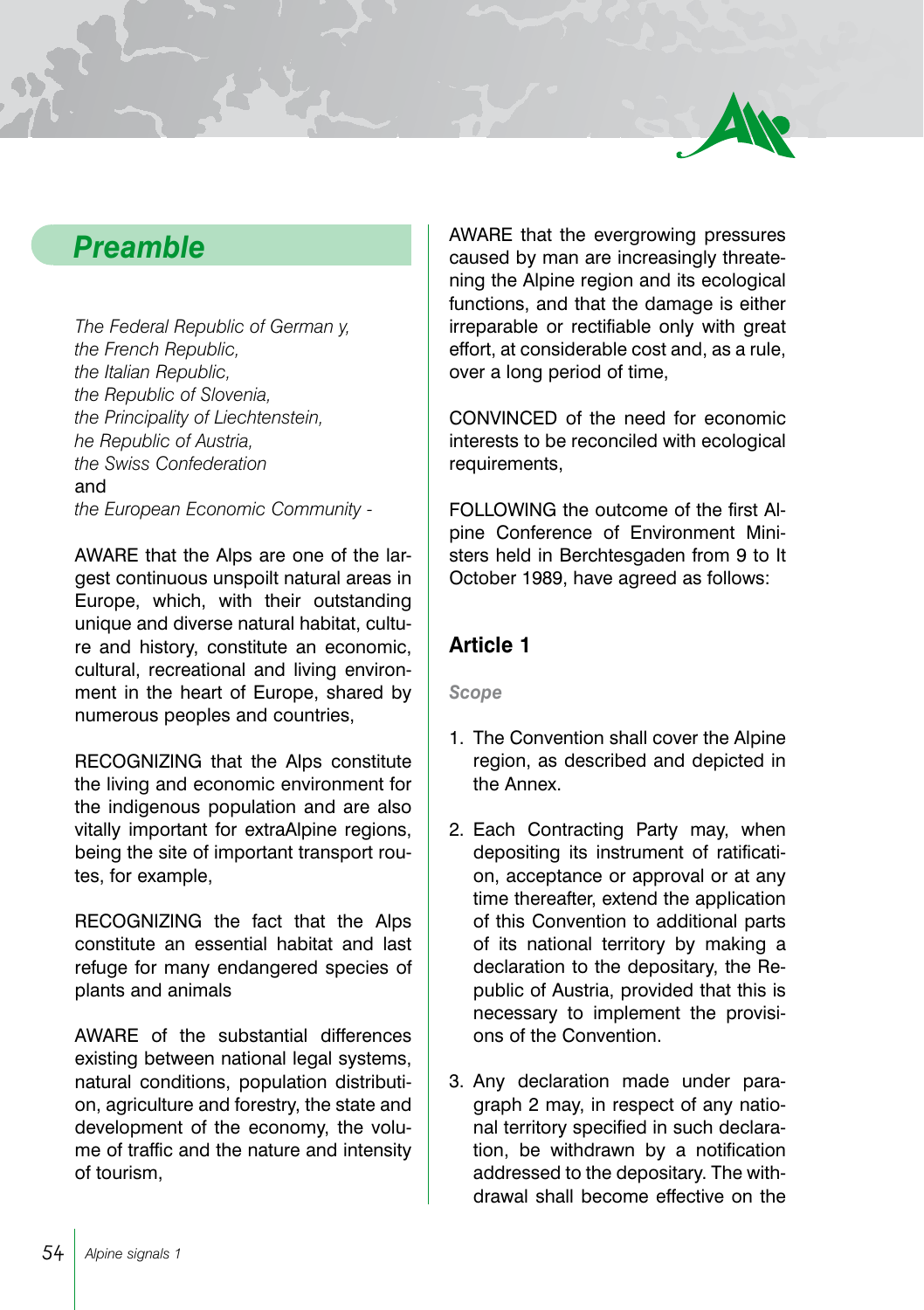first day of the month following the expiration of a period of six months after the date of receipt of such notification by the depositary.

## **Article 2**

#### *General obligations*

- 1. The Contracting Parties shall pursue a comprehensive policy for the preservation and protection of the Alps by applying the principles of prevention, payment by the polluter (the 'polluter pays' principle) and cooperation, after careful consideration of the interests of all the Alpine States, their Alpine regions and the European Economic Community, and through the prudent and sustained use of resources. Transborder cooperation in the Alpine region shall be intensified and extended both in terms of the territory and the number of subjects covered.
- 2. In order to achieve the objective referred to in paragraph 1, the Contracting Parties shall take appropriate measures in particular in the following areas:
	- a. population and culture the objective is to respect, preserve and promote the cultural and social independence of the indigenous population and to guarantee the basis for their living standards, in particular environmentally sound settlement and economic development, and promote mutual understanding and cooperation between

Alpine and extraAlpine populations;

b. spatial planning the objective is to ensure the economic and rational use of land and the sound, harmonious development of the whole region, particular emphasis being placed on natural hazards, the avoidance of under and overuse and the conservation or rehabilitation of natural habitats by means of a thorough clarification and evaluation of landuse requirements, foresighted integral planning and coordination of the measures taken;

Framework Convention

Framework Convention

- c. prevention of air pollution the objective is to drastically reduce the emission of pollutants and pollution problems in the Alpine region, together with inputs of harmful substances from outside the region, to a level which is not harmful to man, animals and plants;
- d. soil conservation the objective is to reduce quantitative and qualitative soil damage, in particular by applying agricultural and forestry methods which do not harm the soil, through minimum interference with soil and land, control of erosion and the restriction of soil sealing,
- e. water management the objective is to preserve or reestablish healthy water systems, in particular by keeping lakes and rivers free of pollution, by applying natural hydraulic engineering techniques and by using water power, which serves the interests of both the indigenous population and the environment alike;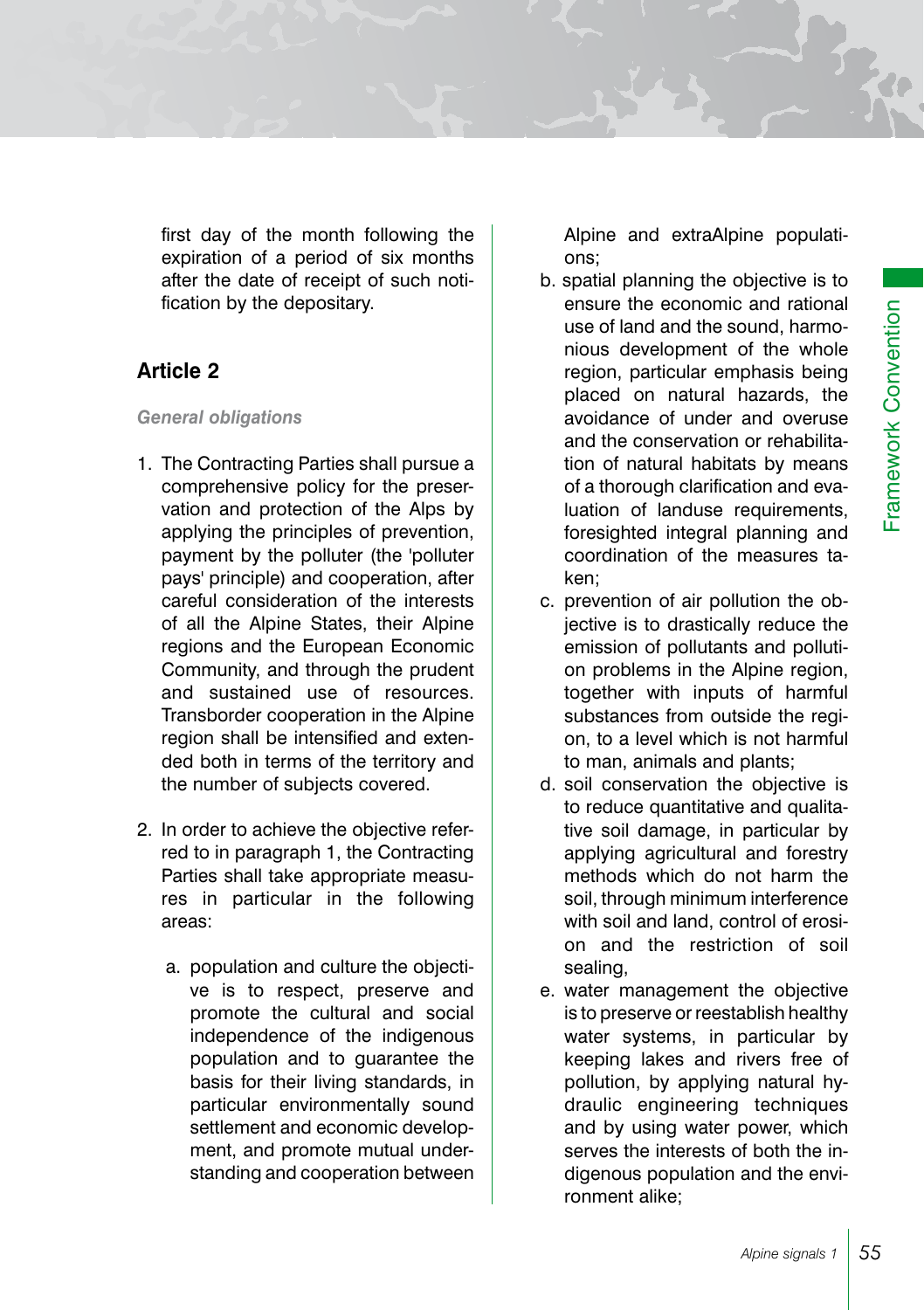

- f. conservation of nature and the countryside the objective is to protect, conserve and, where necessary, rehabilitate and natural environment and the countryside, so that ecosystems are able to function, animal and plants species, including their habitats, are preserved, nature's capacity for regeneration and sustained productivity is maintained, and the variety, uniqueness and beauty of nature and the countryside as a whole are preserved on a permanent basis;
- g. mountain farming the objective is, in the public interest, to maintain the management of land traditionally cultivated by man and to preserve and promote a system of farming which suits local conditions and is environmentally compatible, taking into account the less favourable economic conditions;
- h. mountain forests the objective is to preserve, reinforce and restore the role of forests, in particular their protective role, by improving the resistance of forest ecosystems mainly by applying natural forestry techniques and preventing any utilization detrimental to forests, taking into account the less favourable economic conditions in the Alpine region;
- i. tourism and recreation the objective is, by restricting activities harmful to the environment, to harmonize tourism and recreational activities which ecological and social requirements, in particular by setting aside quiet areas:
- j. transport the objective is to reduce the volume and dangers of interAlpine and transAlpine traffic to a level which is not harmful to humans, animals and plants and their habitats, by switching more traffic, in particular freight traffic, to the railways in particular by providing appropriate infrastructure and incentives complying which market principles, without discrimination on grounds of nationality,
- k. energy the objective is to introduce methods for the production, distribution and use of energy which preserve the countryside and are environmentally compatible, and to promote energysaving measures;
- l. waste management the objective is to develop a system of waste collection, utilization and disposal which meets the special topographic, geological and climatic requirements of the Alpine region, paying particular attention to waste avoidance.
- 3. The Contracting Parties shall agree upon Protocols laying down details for the implementation of this Convention.

## **Article 3**

*Research and systematic monitoring*

In the areas specified in Article 2, the Contracting Parties shall agree to: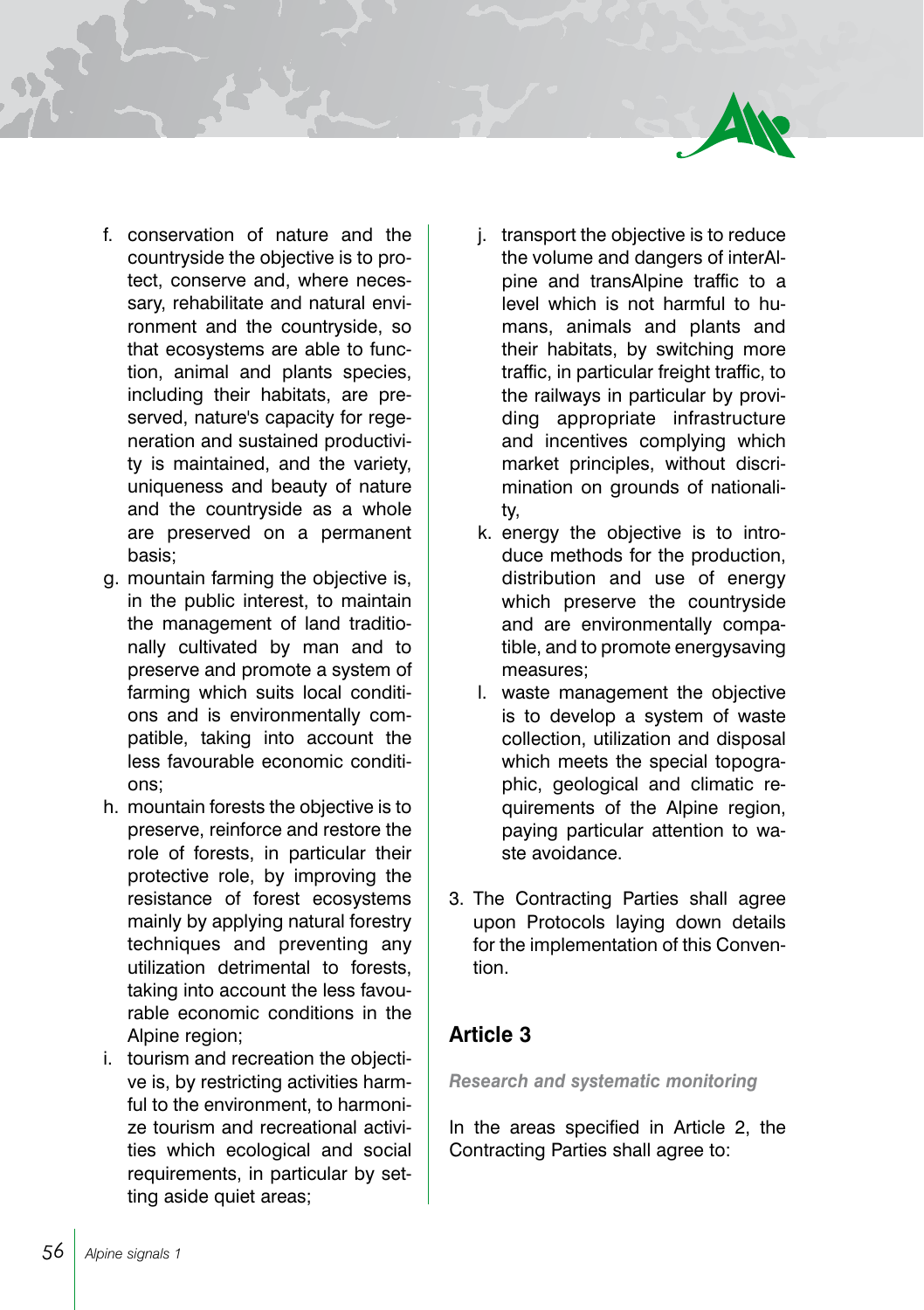- a. cooperate in the carrying out of research activities and scientific assessments;
- b. develop joint or complementary systematic monitoring programmer;
- c. harmonize research, monitoring and related data-acquisition activities.

## **Article 4**

*Legal, scientific, economic and technical cooperation*

- 1. The Contracting Parties shall facilitate and promote the exchange of legal, scientific, economic and technical information relevant to this Convention.
- 2. The Contracting Parties shall inform each other of planned legal or economic measures which are expected to have particular effects on the Alpine region or parts thereof, in order to give the utmost consideration to cross-border and regional requirements.
- 3. The Contracting Parties shall cooperate with international governmental and nongovernmental organizations, where necessary, to ensure the effective implementation of the Convention and the Protocols to which they are a Contracting Party.
- 4. The Contracting Parties shall ensure that the public are regularly kept informed in an appropriate manner about the results of research, monitoring and action taken.

5. The Contracting Parties' obligations under this Convention with regard to the provision of information shall be subject to compliance with national laws on confidentiality. Information designated confidential shall be treated as such.

## **Article 5**

*Conference of Contracting Parties (Alpine Conference)*

- 1. Regular meetings of the Conference of Contracting Parties shall he held to discuss the common concerns of and cooperation between the Contracting Parties. The first meeting of the Alpine Conference shall be convened a year after the entry into force of this Convention at the latest by a Contracting Party to be determined by agreement.
- 2. Subsequently, ordinary meetings of the Conference shall normally be convened every two years by the Contracting Party holding the chair. The chairmanship and location shall change after each ordinary meeting of the Conference. Both shall be determined by the Alpine Conference.
- 3. The Contracting Party holding the chair shall propose the agenda for the meeting of the Conference. Each Contracting Party shall have the right to have other items included on the agenda.
- 4. The Contracting Parties shall forward to the Conference information on the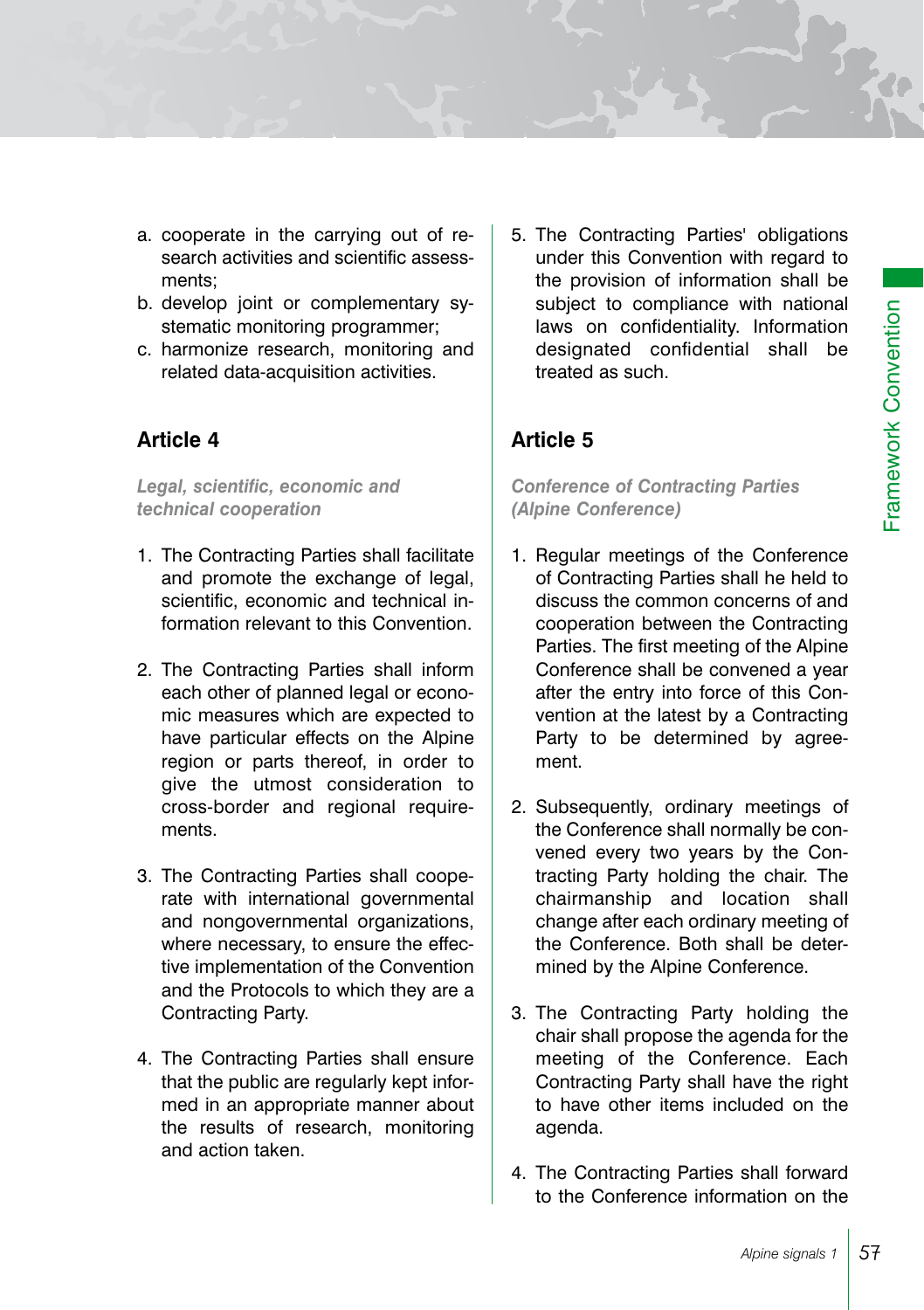

measures which they have taken in implementation of the Convention and the Protocols to which they are a Contracting Party, subject to national laws on confidentiality.

- 5. The United Nations, its specialized agencies, the Council of Europe and all European countries may take part in the meetings of the Conference as observers. The same applies to crossborder associations of Alpine territorial authorities. In addition, relevant international nongovernmental organizations may be admitted to the Conference as observers.
- 6. Extraordinary meetings of the Conference shall be held by consensus or if a written application has been made to the presiding Contracting Party by one third of the Contracting Parties between two ordinary meetings.

## **Article 6**

#### *Functions of the Conference*

At its meetings, the Conference shall examine the implementation of the Convention and Protocols, together with Annexes, and, in particular, shall carry out the following functions at its meetings:

- a. it shall adopt amendments to the Convention under the procedure laid down in Article 10;
- b. it shall adopt Protocols and their Annexes and amendments thereto under the procedure laid down in Article I 1;
- c. it shall adopt its Rules of Procedure;
- d. it shall make the necessary financial decisions;
- e. it shall approve the creation of Working Groups deemed necessary for the implementation of the Convention;
- f. it shall take note of assessments of scientific information;
- g. it shall decide or recommend measures to achieve the objectives laid down in Articles 3 and 4, shall determine the nature, subject and date of submission of the information to be submitted in accordance with Article S (4), and shall take note of this information, together with the reports submitted by the Working Groups;
- h. it shall be responsible for carrying out essential secretariat functions.

## **Article 7**

#### *Decision making within the Conference*

- 1. The Conference shall reach its decisions unanimously unless otherwise determined below. If all efforts to achieve unanimity with regard to the functions referred to in Article 6 (c), (0 and (g) have failed and the chairman specifically establishes this fact, the decision shall be reached by a threequarters majority of the Contracting Parties present and voting at the meeting.
- 2. Each Contracting Party shall have a vote at the Conference. Within the areas of its competence, the European Community exercises its right to vote with a number of votes equal to the number of its Member States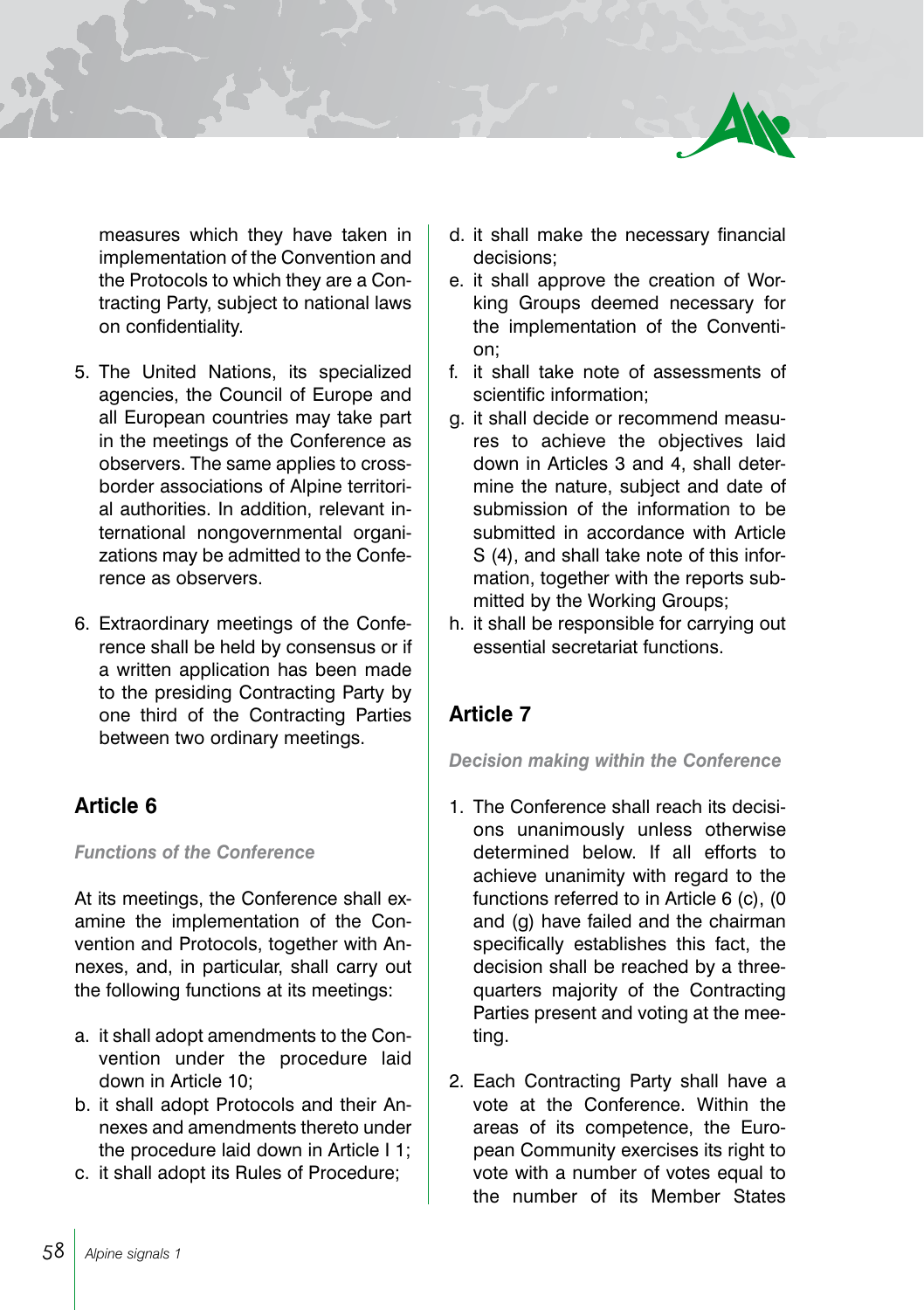which are Contracting Parties to this Convention; the European Economic Community shall not exercise is right to vote in cases where the Member States exercise theirs.

## **Article 8**

#### *Permanent Committee*

- 1. A Conference Permanent Committee consisting of delegates of the Contracting Parties shall be set up as an executive body.
- 2. Signatory States which have not yet ratified the Convention shall have observer status at Permanent Committee meetings. In addition, any Alpine State which has not yet signed this Convention may be given this status on demand.
- 3. The Permanent Committee shall adopt its Rules of Procedure.
- 4. In addition, the Standing Committee shall decide on the procedures for any participation of representatives of governmental and/or nongovernmental organizations at its meetings.
- 5. The Contracting Party presiding over the Conference shall appoint the chairman of the Permanent Committee.
- 6. The Permanent Committee shall carry out the following functions in particular:
- a. it shall analyse the information submitted by the Contracting Parties in accordance with Article s (4) and report to the Alpine Conference;
- b. it shall collect and assess documents with regard to the implementation of the Convention and Protocols, together with Annexes, and shall submit them to the Conference for examination in accordance with Article 6;
- c. it shall inform the Alpine Conference about the implementation of the Conference's decisions;
- d. it shall prepare programmes for meetings of the Conference and may propose items for the agenda as well as other measures relating to the implementation of the Convention and is Protocols;
- e. it shall appoint Working Groups to formulate Protocols and recommendations, in accordance with Article 6 (e) and coordinate their activities;
- f. it shall examine and harmonize the contents of draft Protocols from an overall point of view and propose them to the Conference;
- g. it shall propose measures and recommendations for the achievement of the objectives contained in the Convention and its Protocols to the Conference.
- 7. Decisionmaking within the Permanent Committee shall take place in accordance with the provisions laid down in Article 7.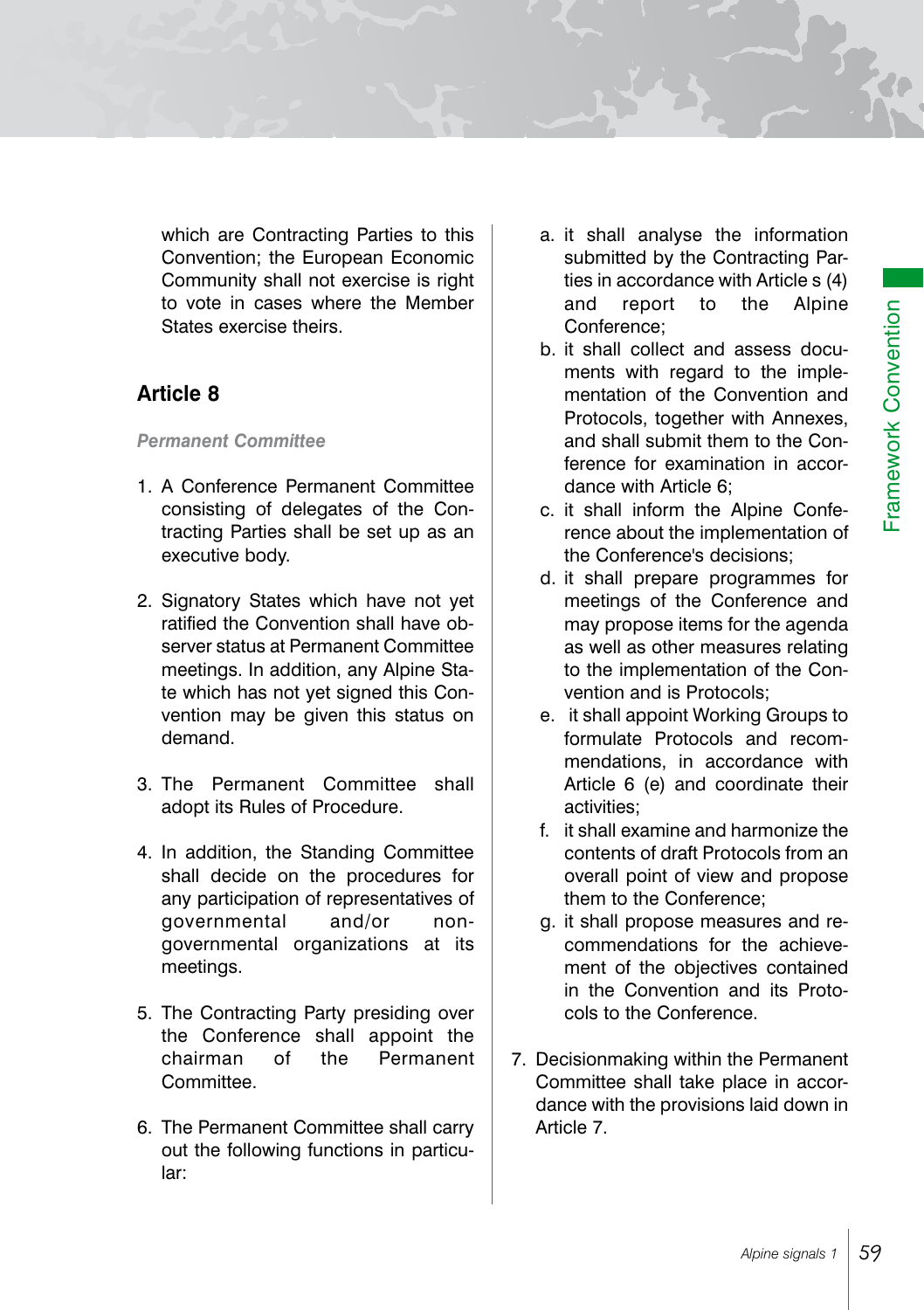

## **Article 9**

#### *Secretariat*

The Conference may decide unanimously to set up a permanent secretariat.

## **Article 10**

#### *Amendments to the Convention*

Any Contracting Party may submit proposals for amendments to this Convention to the Contracting Party presiding over the Conference. Such proposals shall be communicated to the Contracting Parties and signatory States by the Contracting Party presiding over the Conference at least six months before the Conference meeting at which they are to be considered. Amendments to the Convention shall come into force in accordance with Article 12 (2), (3) and  $(4).$ 

## **Article 11**

*Protocols and amendments thereto*

- 1. Draft Protocols within the meaning of Article 2 (3) shall be communicated to the Contracting Parties and signatory States by the Contracting Party presiding over the Conference at least six months before the Conference meeting at which they are to be considered.
- 2. The Protocols adopted by the Conference shall be signed at the Conference meetings or subsequently at

the depositary. They shall be applicable to those Contracting Parties which have ratified, accepted or approved them. In order for a Protocol to come into force at least three ratifications, acceptances or approvals shall be necessary. The relevant documents shall be deposited with the depositary, the Republic of Austria.

- 3. Unless otherwise provided for in the Protocol, the entry into force and denunciation of a Protocol shall be governed by Articles 10, 13 and 14.
- 4. In the case of amendments to Protocols, paragraphs I to 3 shall apply mutatis mutandis.

## **Article 12**

#### *Signature and ratification*

- 1. This Convention shall be open for signature from 7 November 1991 in the Republic of Austria as the depositary.
- 2. The Convention shall be subject to ratification, acceptance or approval. The instruments of ratification, acceptance or approval shall be deposited with the depositary.
- 3. The Convention shall enter into force three months after date on which three States have expressed their consent to be bound by the Convention, in accordance with the provisions of paragraph 2.
- 4. In the case of any signatory State which subsequently expresses its